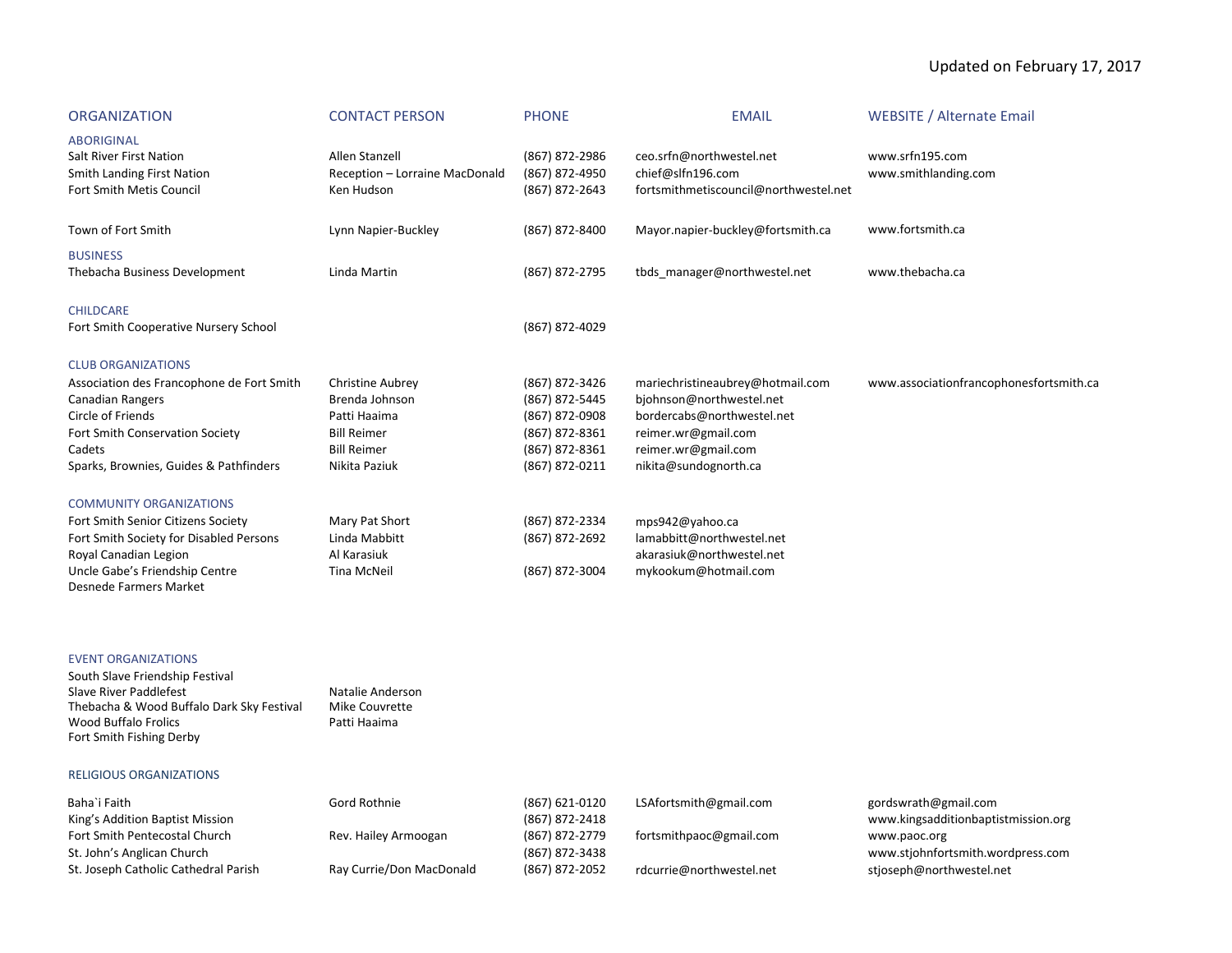## SPORTS

| Arctic Sports               |
|-----------------------------|
| <b>Biathlon Club</b>        |
| Curling                     |
|                             |
| Curling, Little Rock & Juni |
| <b>Figure Skating</b>       |
| Golf                        |
| Minor Hockey                |
| Hockey, Oldtimers           |
| Hockey, Rec League          |
| Hockey, Women's             |
| De elettre el Obrito        |

| <b>Arctic Sports</b>               | Tim / Meika MacDonald             | (867) 872-4211    | meika@dezron.com                            |                           |
|------------------------------------|-----------------------------------|-------------------|---------------------------------------------|---------------------------|
| <b>Biathlon Club</b>               | Patti Kay Hamilton                | (867) 872-4420    | pkayham@gmail.com                           | www.skifortsmith.ca       |
| Curling                            | Cheryl Hval                       | (867) 872-0442    | cherhval@northwestel.net                    | cherhval@me.com           |
|                                    | Nick Kaeser - Junior curling      |                   | nick@kaesers.ca                             |                           |
| Curling, Little Rock & Junior      | Cheryl Hval                       | (867) 872-0442    |                                             |                           |
| <b>Figure Skating</b>              | Diane Seals                       | (867) 872-4525    | seals.diane@gmail.com                       |                           |
| Golf                               | <b>Blaine Walterhouse</b>         | (867) 872-2777    | blaine@loussmallengines.ca                  |                           |
| Minor Hockey                       | Andrea Steed                      | (867) 872-4414    | wasteed@northwestel.net                     |                           |
| Hockey, Oldtimers                  | Craig Walsh                       | (867) 872-2152 or | candp@northwestel.net                       |                           |
| Hockey, Rec League                 | Cory Koidhis                      | (867) 621-0328    | koidhis19@gmail.com                         |                           |
| Hockey, Women's                    | Allie McDonald                    | (613) 899-4553    | al.mcd6@gmail.com                           |                           |
| Paddling Club                      | Leif and Natalie Anderson         | $(867) 872 -$     | blyth.jc@gmail.com                          | slavepaddlefest@gmail.com |
| School Sports, JBT                 | Shirley Hehn                      | (867) 872-4528    | shehn@ssdec.nt.ca                           | www.ssdec.nt.ca/jbt       |
| School Sports, PWK                 | Allie McDonald                    | (867) 872-4795    | amcdonald@ssdec.nt.ca                       | www.ssdec.nt.ca/pwk       |
| Ski Club                           | <b>Bill Mawdsley</b>              | (867) 872-4544    | fortsmithnordic@gmail.com                   | www.skifortsmith.ca       |
| Slo-Pitch                          | Allie McDonald                    | $(613)$ 899-4553  | al.mcd6@gmail.com                           |                           |
| Snowmobile Club                    | Blaine Walterhouse/Real Gauthier  | (867) 872-2777    | blaine@loussmallengines.ca                  | www.loussmallengines.ca   |
| Snowboarding                       | Jeff Schwartzenberger             | (867) 872-2200    | jschwartzenberger@fortsmith.ca              |                           |
| Soccer                             | Roger Vail                        | $(867) 872 -$     | rvail@ssdec.nt.ca                           |                           |
| Tennis                             | Lou Sebert                        | (867) 872-2442    | Lsebert@northwestel.net                     |                           |
| <b>OTHER</b>                       |                                   |                   |                                             |                           |
| Phoenix School Program             | <b>Heather Villeneuve</b>         |                   | (867) 872-4795 Ext. hvilleneuve@ssdec.nt.ca |                           |
| Aurora College                     | Jane Arychuk                      | (867) 872-7009    | jarychuk@auroracollege.nt.ca                |                           |
| Parks Canada                       | Jonah Mitchell                    | (867) 872-7900    | Jonah.mitchell@pc.gc.ca                     |                           |
| Corrections                        | Pat Burke/Warren Gillis (wardens) |                   |                                             |                           |
| Superintendents                    |                                   |                   |                                             |                           |
| Airport                            |                                   |                   |                                             |                           |
|                                    |                                   |                   |                                             |                           |
| <b>CONTACT LIST FOR EVENTS</b>     |                                   |                   |                                             |                           |
| Fort Smith Music Society           | Duane Venema                      | 872-4900          |                                             |                           |
| Sound equipment and Band (country) | <b>Shane Daniels</b>              | 872-0419          |                                             |                           |
| Sound equipment and Band (metal)   | <b>Brandon Kikoak</b>             | 872-2979          |                                             |                           |
| Sound equipment and band?          | <b>Gerald Poitras</b>             | 872-4606          |                                             |                           |
| <b>Drummers</b>                    | Peter Paulette                    | 780-221-9262      |                                             |                           |
| Dene Games/Arctic Sports Equipment | Peter Daniels                     | 872-5021          | Peter daniels@gov.nt.ca                     |                           |

CONTACT LIST FOR FOOD

| Kaesers Stores<br>Northern               | Nick or Lori<br>Kevin | 872-2345<br>872-2568 |
|------------------------------------------|-----------------------|----------------------|
| <b>CONTACT LIST FOR OTHER SERVICES</b>   |                       |                      |
| Chase's Pit Stop (balloons)              | Rose Lepine           | 872-3097             |
| TDC Contracting (propane, porta potties) |                       | 872-2458             |